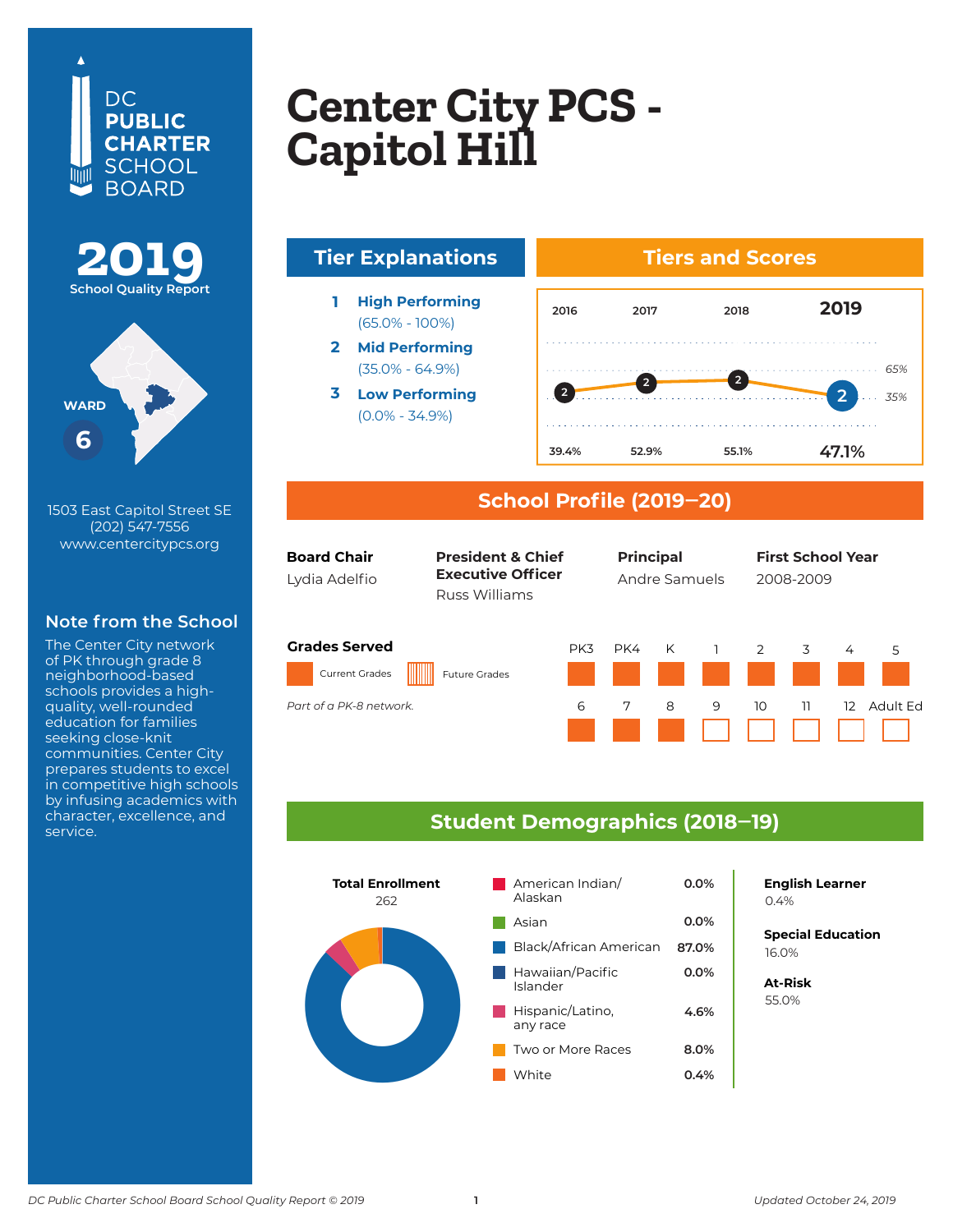# **Center City PCS - Capitol Hill**

**2019 School Quality Report**

| <b>KEY</b><br>2018-19 Grades Measured: PK3 - 8                                                                                | Floor<br>$\bigcirc$              | <b>Score</b><br><b>Target</b> | 100        | <b>Points</b><br><b>Earned</b> | <b>Points</b><br><b>Possible</b> |
|-------------------------------------------------------------------------------------------------------------------------------|----------------------------------|-------------------------------|------------|--------------------------------|----------------------------------|
| Student Progress (35 points): Academic Improvement Over Time                                                                  |                                  |                               |            |                                |                                  |
| Growth on the state assessment in<br><b>English Language Arts</b>                                                             | 43.5<br>$\circ$<br>30            | 70                            | 100        | 5.9                            | 17.5                             |
| Growth on the state assessment in<br>mathematics                                                                              | 41.4<br>$\circ$<br>30            | 70                            | 100        | 5.0                            | 17.5                             |
| Student Achievement (25 points): Approaching, Meeting, or Exceeding College and Career Ready Standards                        |                                  |                               |            |                                |                                  |
| <b>PARCC: English Language Arts</b><br>Approaching College and Career Ready<br>and Above                                      | $\mathbf 0$                      | 54.4                          | 100        | 4.1                            | 7.5                              |
| College and Career Ready                                                                                                      | 22.1<br>$\mathbf 0$              | 58.8                          | 100        | 1.9                            | 5.0                              |
| <b>PARCC: Mathematics</b><br>Approaching College and Career Ready<br>and Above                                                | 45.6<br>$\mathbf 0$              |                               | 100        | 3.4                            | 7.5                              |
| College and Career Ready                                                                                                      | (18.1)<br>$\Omega$               | 64.2                          | 100        | 1.4                            | 5.0                              |
| Gateway (10 points): Outcomes in Key Subjects that Predict Future Educational Success (returning students)                    |                                  |                               |            |                                |                                  |
| 3rd Grade English Language Arts<br>College and Career Ready                                                                   | (25.0)<br>$\mathbf{o}$           | 58.5                          | 100        | 2.1                            | 5.0                              |
| <b>8th Grade Mathematics</b><br>College and Career Ready                                                                      | 12.5                             | 61.6                          | 100        | 1.0                            | 5.0                              |
| School Environment (30 points): Predictors of Future Student Progress and Achievement                                         |                                  |                               |            |                                |                                  |
| Attendance<br>In-seat attendance                                                                                              | $\bigcirc$                       | 85                            | 93.1<br>95 | 7.3                            | 9.0                              |
| Re-enrollment<br>Percent of eligible students who re-enrolled                                                                 | $\circ$                          | (84.9)<br>67                  | 92         | 6.4                            | 9.0                              |
| <b>Teacher Interaction Observations:</b><br><b>Classroom Assessment Scoring</b><br>System (CLASS)<br><b>Emotional Support</b> |                                  | 5.9<br>4.5                    | 7<br>6     | 3.6                            | 4.0                              |
| Classroom Organization                                                                                                        | $\circ$                          | 5.6<br>4.5<br>6               | 7          | 3.0                            | 4.0                              |
| Instructional Support                                                                                                         | 3.0<br>$\circ$<br>$\overline{2}$ | 4                             | 7          | 2.0                            | 4.0                              |
| <b>TOTAL SCORE 47.1</b>                                                                                                       | <b>TIER</b>                      |                               |            | 47.1 out of                    | 100                              |

*For a more detailed explanation of the categories, see our technical guide. Updated October 24, 2019*